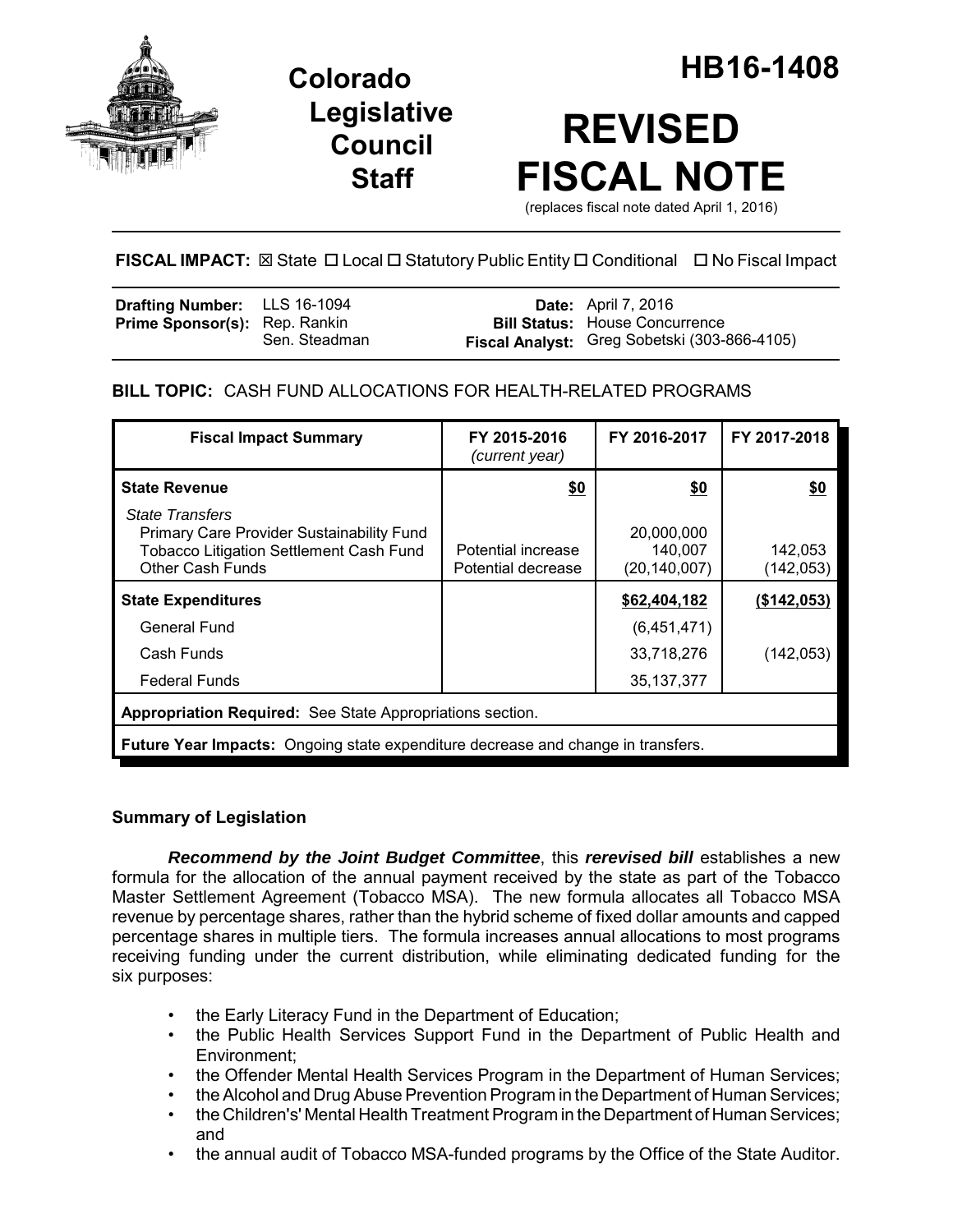For all of these purposes listed above except the audit, the bill makes FY 2016-17 appropriations from the Marijuana Tax Cash Fund in the amounts that the programs are expected to receive under the current law allocation formula.

The bill repeals the Public Health Services Support Fund and the Tobacco Litigation Settlement Trust Fund. It requires the State Treasurer to transfer any remaining balance in the Public Health Services Support Fund and the Offender Mental Health Services Fund to the Tobacco Litigation Settlement Cash Fund at the end of FY 2015-16.

The bill creates a new Primary Care Provider Sustainability Fund in the Department of Health Care Policy and Financing to fund increased access to primary care office visits, immunization administration, health screening services, and newborn care, including neonatal critical care. On July 1, 2016, \$20.0 million is transferred from the Children's Basic Health Plan Trust to this new fund.

The bill also modifies statute concerning higher education fee-for-service contracts paid to the University of Colorado for specialty education services, specifying that these contracts include care provided by faculty of the University of Colorado Health Sciences Center and are eligible for payment under the state's Medicaid provider reimbursement.

#### **Background**

*Tobacco MSA.* The Tobacco Master Settlement Agreement (Tobacco MSA) was signed in 1998. Under the agreement, states consented to release participating tobacco manufacturers from health-related claims associated with the use, manufacture, and marketing of tobacco products in exchange for perpetual annual payments from the manufacturers. Colorado receives a fixed portion of the national MSA payment each April. The state received \$88.1 million in April 2015 and is expected to receive \$87.6 million in April 2016. Most of this money will be used to fund health care programs across the state.

*Marijuana Tax Cash Fund.* The Marijuana Tax Cash Fund comprises most state revenue from taxes assessed on retail and medical marijuana. The balance of the fund is budgeted for expenditure in the fiscal year after taxes are collected. Marijuana Tax Cash Fund expenditures for FY 2015-16 are dictated by appropriations in House Bill 15-1367. The General Assembly has not yet budgeted marijuana taxes collected in FY 2015-16 for expenditure in FY 2016-17.

#### **State Revenue**

*State transfers.* The bill requires the State Treasurer to transfer the total balances of the Public Health Services Support Fund and the Offender Mental Health Services Fund to the Tobacco Litigation Settlement Cash Fund at the end of FY 2015-16. It is assumed that the agencies administering these cash funds will spend their total balance and that no transfers will be made. To the extent that there is a balance in either cash fund at the end of FY 2015-16, transfers to the Tobacco Litigation Settlement Cash Fund will increase.

The bill creates a one-time transfer of \$20.0 million from the Children's Basic Health Plan Trust to a new Primary Care Provider Sustainability Fund in the Department of Health Care Policy and Financing on July 1, 2016.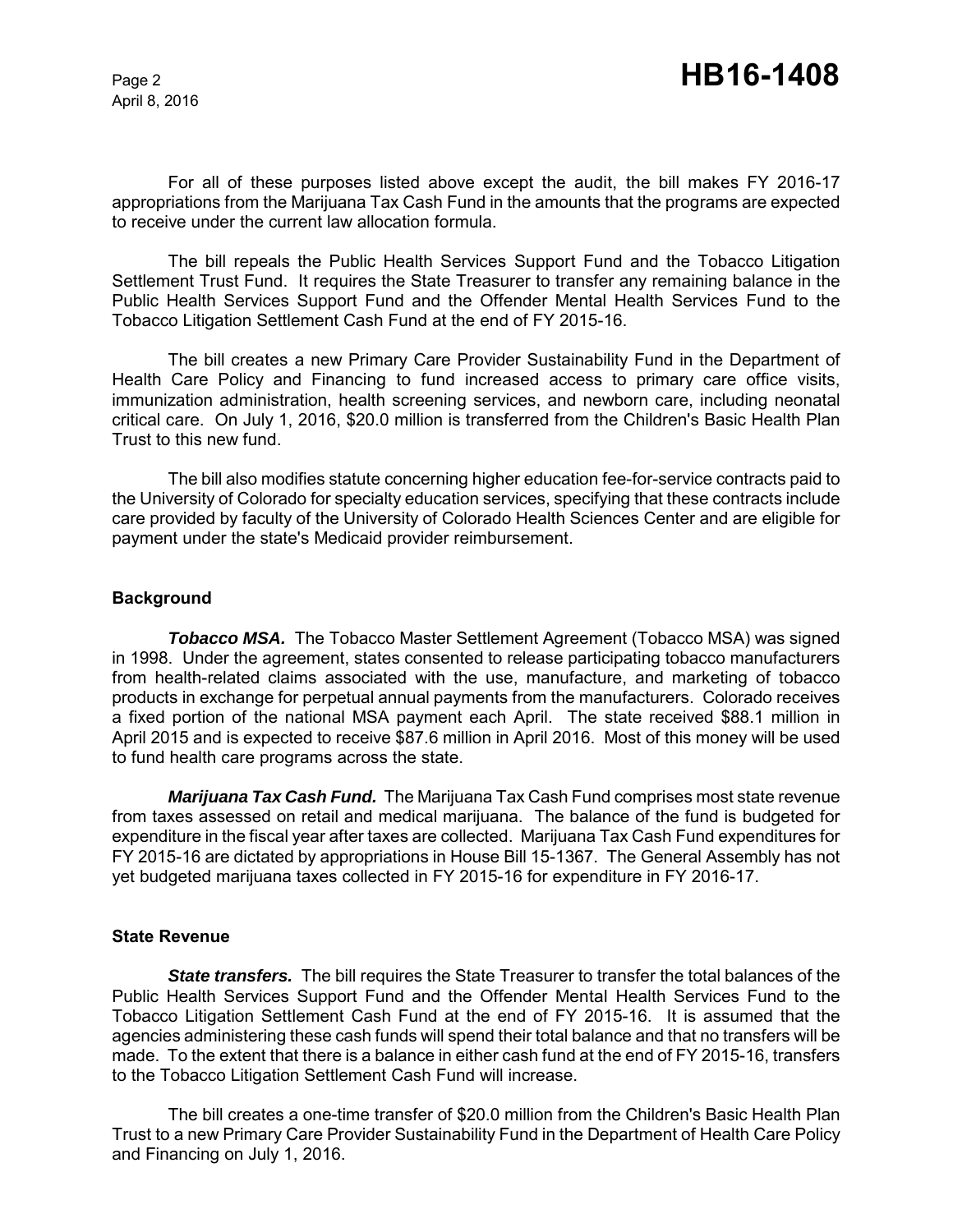Additionally, the bill is expected to decrease total transfers from the Tobacco Litigation Settlement Cash Fund by \$140,007 in FY 2016-17 and \$142,053 in FY 2017-18, and by similar amounts in subsequent fiscal years. Beginning in FY 2016-17, the bill changes the statutory formula for allocations from the Tobacco MSA payment to various state cash funds and programs. Table 1 shows the allocations anticipated for FY 2016-17 under current law and HB16-1408. Allocations for FY 2017-18 are expected to change similarly.

| Table 1. FY 2016-17 Tobacco MSA Allocations Under Current Law and HB16-1408                                                                                                                                           |                                                                        |                                                                |                                                                          |  |
|-----------------------------------------------------------------------------------------------------------------------------------------------------------------------------------------------------------------------|------------------------------------------------------------------------|----------------------------------------------------------------|--------------------------------------------------------------------------|--|
|                                                                                                                                                                                                                       | <b>Current Law</b>                                                     | HB16-1408                                                      | Change                                                                   |  |
| <b>Expected Payment</b>                                                                                                                                                                                               | \$87,573,562                                                           | \$87,573,562                                                   | \$0                                                                      |  |
| Dept of Law<br>Tobacco MSA Defense Account                                                                                                                                                                            | 1,751,471                                                              | 2,189,339                                                      | 437,868                                                                  |  |
| Dept of Health Care Policy and Financing<br><b>Children's Basic Health Plan Trust</b><br><b>Autism Treatment Fund</b>                                                                                                 | 25,548,831<br>1,000,000                                                | 15,763,241<br>1,751,471                                        | (9,785,590)<br>751,471                                                   |  |
| Dept of Public Health and Environment<br><b>AIDS Drug Assistance</b><br><b>HIV Prevention</b><br>Local Gov't Public Health Services<br><i>Immunizations</i><br>Dental Loan Repayment<br><b>Health Services Corps</b>  | 3,065,075<br>1,751,471<br>1,764,696<br>1,008,397<br>200,000<br>250,000 | 4,378,678<br>3,065,075<br>0<br>2,189,339<br>875,736<br>875,736 | 1,313,603<br>1,313,603<br>(1,764,696)<br>1,180,942<br>675,736<br>625,736 |  |
| Dept of Human Services<br><b>Nurse Home Visitors</b><br><b>Tony Grampsas Youth Services</b><br><b>Offender Mental Health Services</b><br>Alcohol and Drug Abuse Programs<br><b>Children's Mental Health Treatment</b> | 16,638,977<br>3,502,942<br>3,025,192<br>756,298<br>300,000             | 23,382,141<br>6,568,017<br>0<br>0<br>0                         | 6,743,164<br>3,065,075<br>(3,025,192)<br>(756, 298)<br>(300,000)         |  |
| Dept of Personnel and Administration<br>Supplement State Employee Insurance                                                                                                                                           | 1,134,447                                                              | 2,014,192                                                      | 879,745                                                                  |  |
| Dept of Education<br><b>Early Literacy Fund</b>                                                                                                                                                                       | 4,378,678                                                              | 0                                                              | (4,378,678)                                                              |  |
| Dept of Higher Education<br><b>CU Health Sciences Center</b><br><b>CU Health Sciences Cancer Research</b>                                                                                                             | 12,352,869<br>0                                                        | 13,573,902<br>1,751,471                                        | 1,221,033<br>1,432,979                                                   |  |
| Dept of Military and Veterans Affairs<br>Veterans Trust Fund                                                                                                                                                          | 875,736                                                                | 875,736                                                        | 0                                                                        |  |
| <b>Capital Construction</b><br><b>Fitzsimons Trust Fund</b>                                                                                                                                                           | 7,005,885                                                              | 7,005,885                                                      | 0                                                                        |  |
| Office of the State Auditor<br>Tobacco MSA Annual Audit                                                                                                                                                               | 89,000                                                                 | 0                                                              | (89,000)                                                                 |  |
| <b>Unallocated Portion</b>                                                                                                                                                                                            | 1,173,596                                                              | 1,313,603                                                      | 140,007                                                                  |  |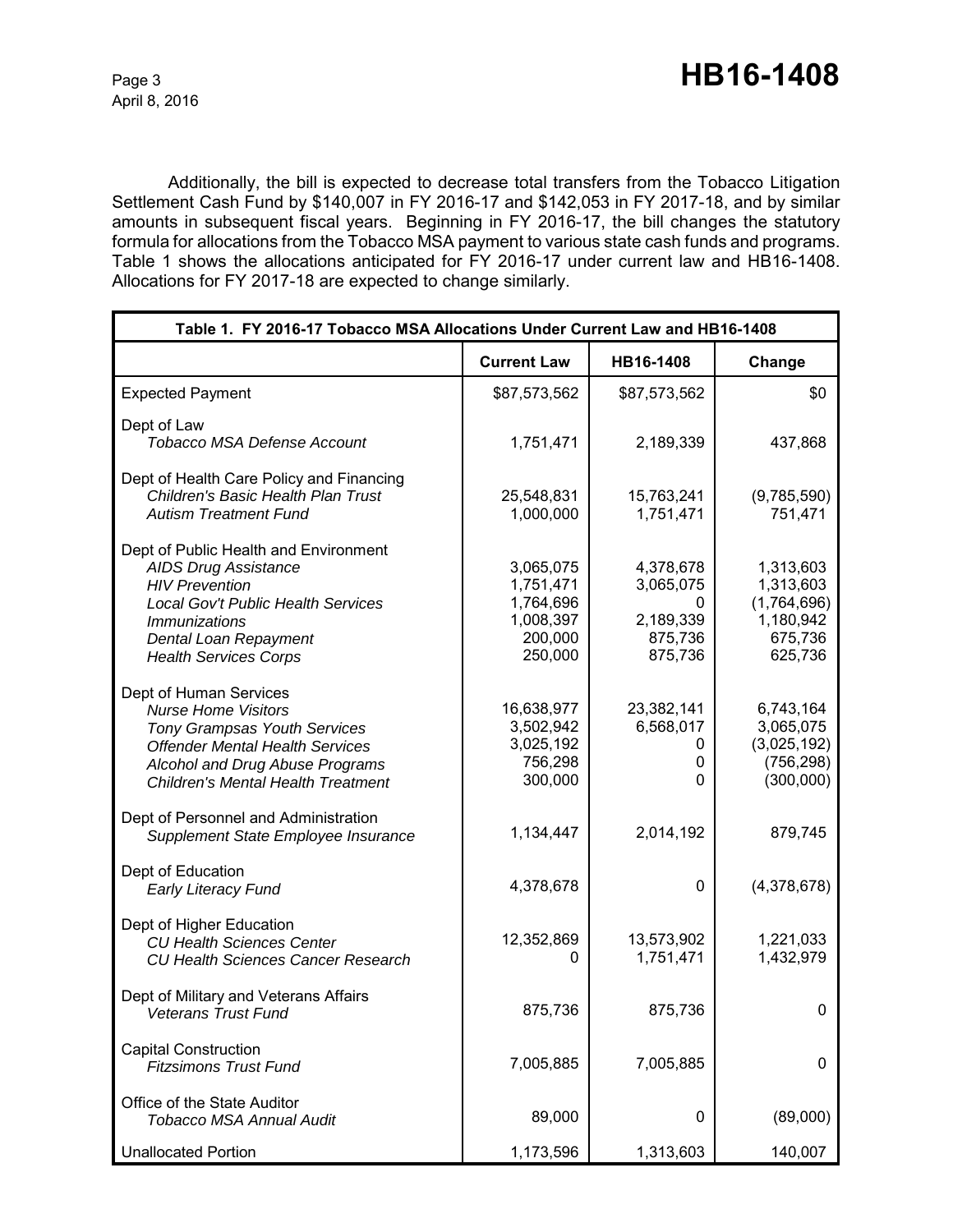## **State Expenditures**

The bill is expected to increase state expenditures by \$62,404,182 in FY 2016-17, before decreasing expenditures by \$142,053 in FY 2017-18. The increase in state expenditures for FY 2016-17 incorporates a \$33,718,276 increase in cash fund expenditures, a \$6,451,471 decrease in General Fund expenditures, and a \$35,137,377 increase in federal fund expenditures. Spending is expected to decrease in subsequent fiscal years by amounts similar to that expected for FY 2017-18. State expenditures are summarized in Table 2 and described below.

| Table 2. Expenditures Under HB16-1408                   |              |             |  |  |  |
|---------------------------------------------------------|--------------|-------------|--|--|--|
| <b>Cost Components</b>                                  | FY 2016-17   | FY 2017-18  |  |  |  |
| <b>Tobacco MSA Program Expenditures</b>                 | (\$140,007)  | (\$142,053) |  |  |  |
| Marijuana Tax Backfill of Tobacco MSA Programs          | 7,601,424    |             |  |  |  |
| Federal Funds Expenditure for Medical Services Premiums | 35, 137, 377 |             |  |  |  |
| Cash Funds Expenditure for Medical Services Premiums    | 26,256,859   |             |  |  |  |
| General Fund Expenditure for Medical Services Premiums  | (6,451,471)  |             |  |  |  |
| <b>TOTAL</b>                                            | \$62,404,182 | (\$142,053) |  |  |  |

*Tobacco MSA programs.* Consistent with the changes in state transfers described in the previous section, the reduced total allocation of revenue from the Tobacco Litigation Settlement Cash Fund is expected to reduce expenditures for Tobacco MSA programs by \$140,007 in FY 2016-17 and \$142,053 in FY 2017-18. For FY 2016-17 only, the bill appropriates funds from the Marijuana Tax Cash Fund to completely offset reduced Tobacco MSA payment distributions to five programs:

- the Early Literacy Program in the Department of Education (\$4,378,678);
- the Local Government Public Health Services Program in the Department of Public Health and Environment (\$1,767,584);
- the Offender Mental Health Services Program in the Department of Human Services (\$3,025,192);
- the Alcohol and Drug Abuse Prevention Program in the Department of Human Services (\$756,298); and
- the Children's Mental Health Treatment Program in the Department of Human Services (\$300,000).

For FY 2016-17 only, the bill also reduces Marijuana Tax Cash Fund expenditures for the Tony Grampsas Youth Services Program in the Department of Human Services by \$2,626,328. Total state expenditures for the program will nevertheless increase in FY 2016-17 because the bill's modifications to the Tobacco MSA payment distribution formula are expected to net the program \$3,065,075 in transfers from the Tobacco Litigation Settlement Cash Fund.

*Medical services premiums.* The bill increases medical services premium expenditures by \$55,694,236 in FY 2016-17, including \$20,000,000 from the new Primary Care Provider Sustainability Fund, \$6,451,471 from the Autism Treatment Fund, \$556,859 from the Hospital Provider Fee Cash Fund, and \$35,137,377 from federal funds. General Fund expenditures for medical services premiums are reduced by \$6,451,471. Expenditures are for increased access to primary care office visits, immunization administration, health screening services, and newborn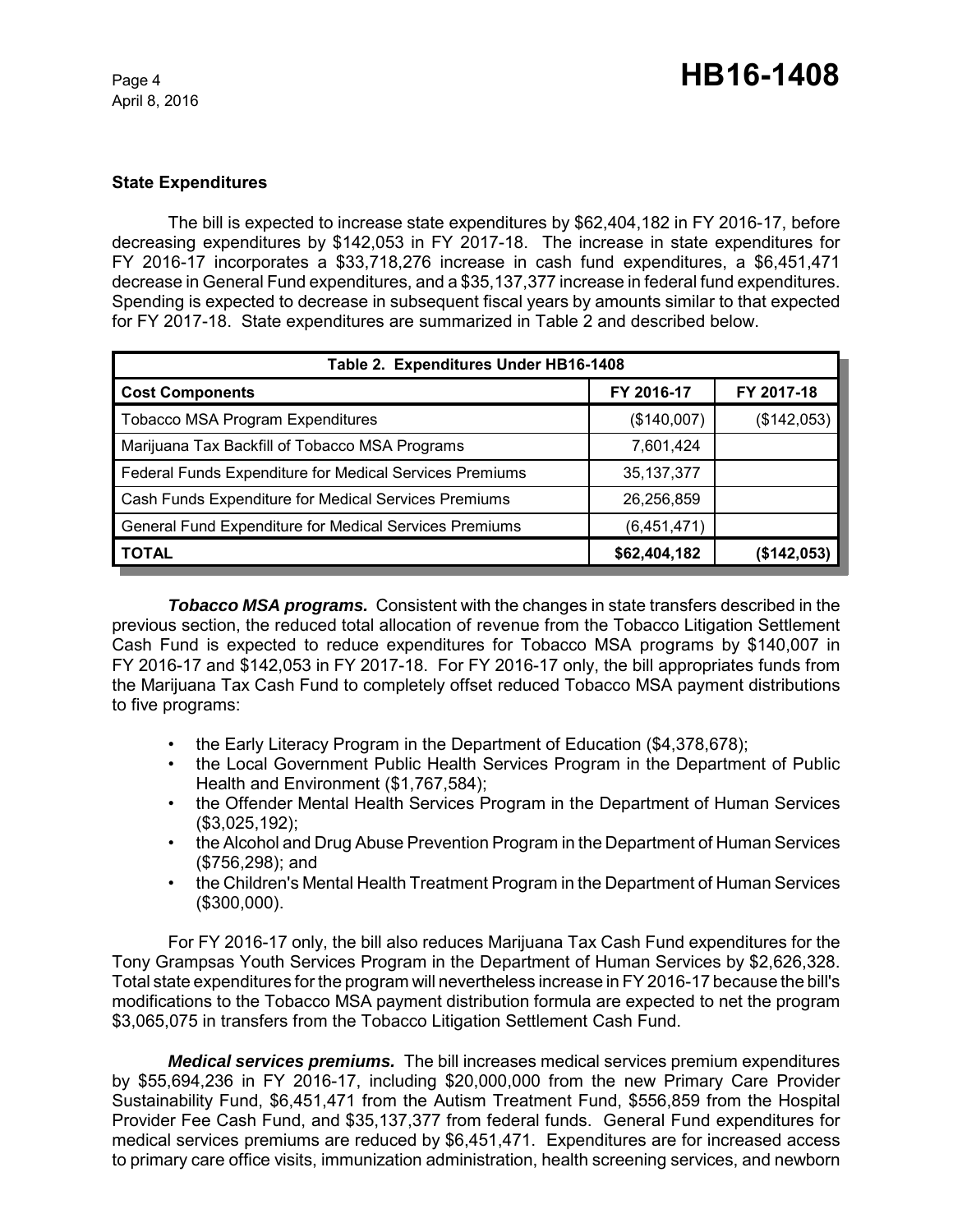care, including neonatal critical care. The expenditure from the Autism Treatment Fund includes a \$5,700,000 increase from the fund's current revenue stream, plus \$751,471 reflecting the expected increase in the fund's allocation resulting from changes to the Tobacco MSA formula. The latter amount is included as Tobacco MSA program expenditures for the purpose of Table 2.

## **Effective Date**

The requirement that all money in the Public Health Services Support Fund and the Offender Mental Health Services Fund be transferred to the Tobacco Litigation Settlement Cash Fund at the end of FY 2015-16 takes effect upon signature of the Governor, or upon becoming law without his signature. The remainder of the bill takes effect July 1, 2016.

## **State Appropriations**

For FY 2016-17, the bill includes the following cash fund appropriations:

- \$2,972,504 from the Tobacco Litigation Settlement Moneys Health Education Fund to the Department of Higher Education;
- \$6,743,164 from the Nurse Home Visitor Program Fund to the Department of Human Services;
- \$879,745 from the Supplemental State Contribution Fund to the Department of Personnel and Administration;
- \$1,313,603 from the Drug Assistance Program Fund to the Department of Public Health and Environment;
- \$1,313,604 from the AIDS and HIV Prevention Fund to the Department of Public Health and Environment;
- \$1,180,942 from the Colorado Immunization Fund to the Department of Public Health and Environment;
- \$675,736 from the State Dental Loan Repayment Fund to the Department of Public Health and Environment;
- \$625,736 from the Colorado Health Services Corps Fund to the Department of Public Health and Environment; and
- \$55,694,236 to the Department of Health Care Policy and Financing, including \$20,000,000 from the Primary Care Provider Sustainability Fund, \$556,859 from the Hospital Provider Fee Cash Fund, and \$35,137,377 from federal funds.

*Adjustments to 2016 Long Appropriations Bill.* For FY 2016-17, the bill makes the following adjustments to appropriations proposed in the 2016 Long Appropriations Bill:

- a decrease of \$4,378,678 in the Early Literacy Fund appropriation to the Department of Education;
- an increase of \$4,378,678 in the Marijuana Tax Cash Fund appropriation to the Department of Education;
- a decrease of \$3,025,192 in the Offender Mental Health Services Fund appropriation to the Department of Human Services;
- a decrease of \$300,000 in the Tobacco Litigation Settlement Cash Fund appropriation to the Department of Human Services;